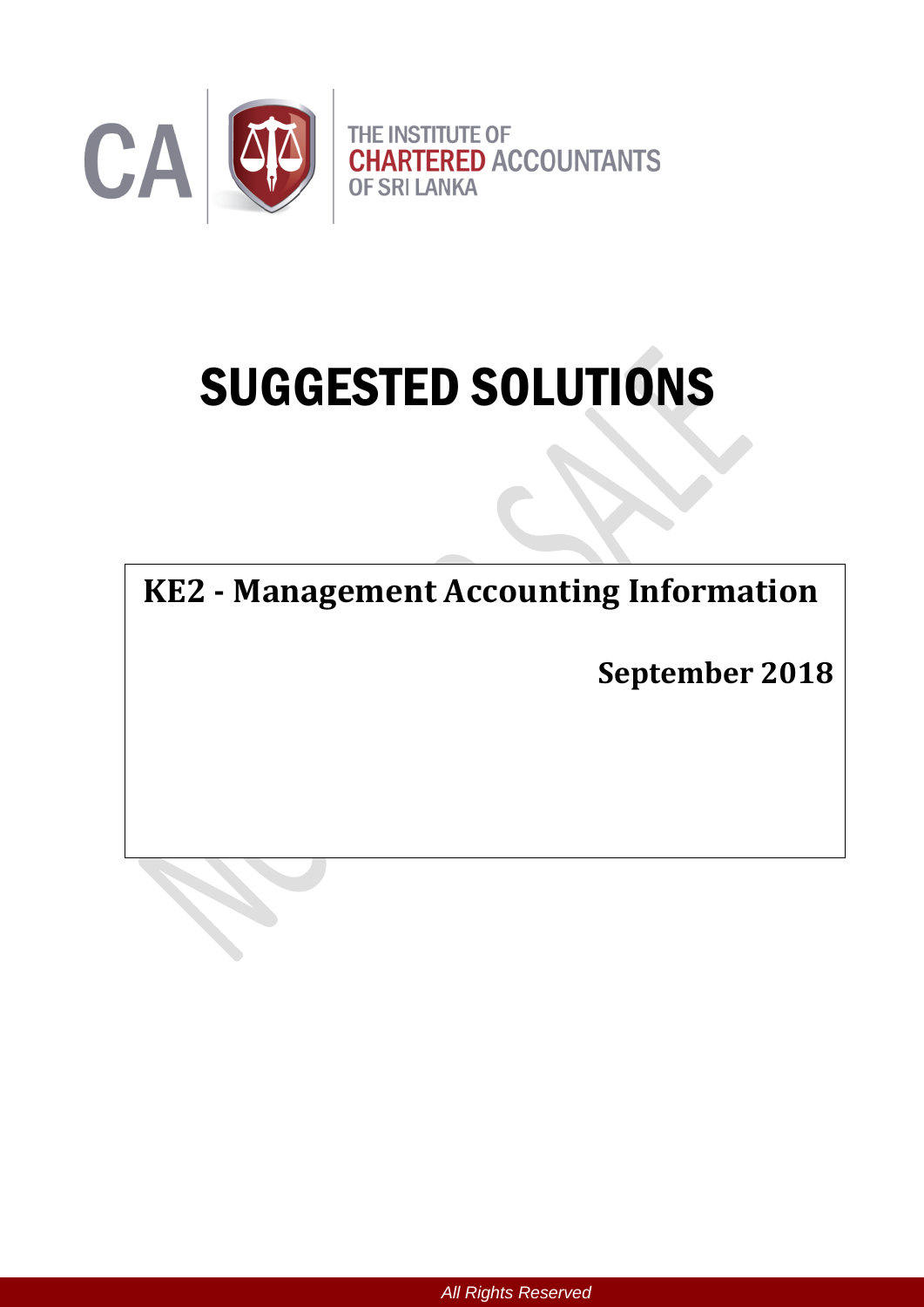# $O(f)$ வு $O(1)$

### $\mathbf{d}$ டை  $01$

### 1.1

தொடர்பான கற்றல் விளைவு:1.1.2 சரியான விடை: C

### 1.2

தொடர்பான கற்றல் விளைவு : 2.2.1 சரியான விடை : C

### 1.3

தொடர்பான கற்றல் விளைவு :3.1.3 சரியான விடை : D

### 1.4

தொடர்பான கற்றல் விளைவு : 4.1.1

# 1.5

தொடர்பான கற்றல் விளைவு : 4.2.3

### $F$ ரியான விடை :  $B$

 $F$ ரியான விடை :  $B$ 

1.6

தொடர்பான கற்றல் விளைவு : **5.1.1** 

சரியான விடை : C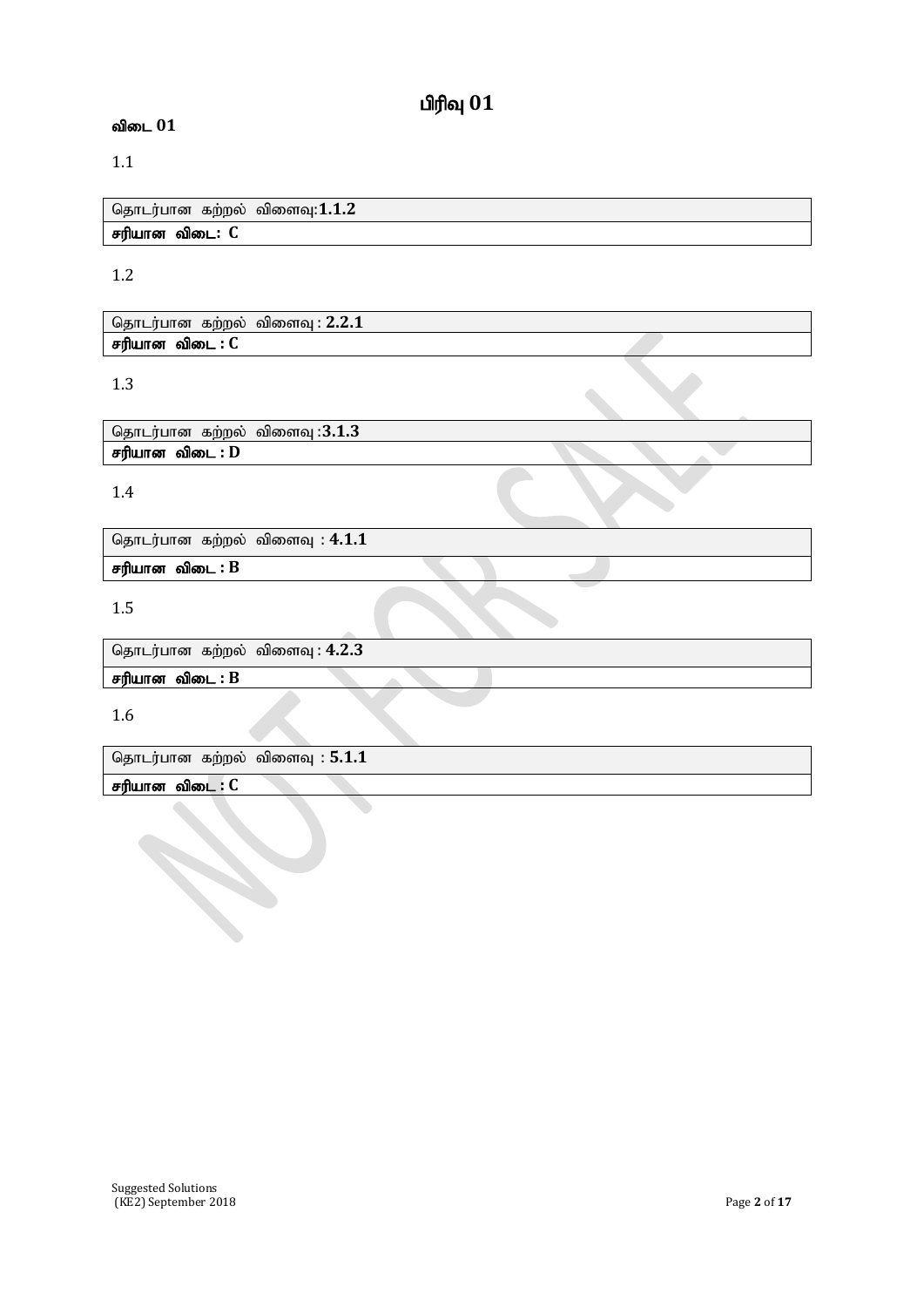தொடர்பான கற்றல் விளைவு : **5.2.1** 

சரியான விடை : C

1.8

தொடர்பான கற்றல் விளைவு : **6.1.1** சரியான விடை : B

1.9

தொடர்பான கற்றல் விளைவு :**7.1.1** சரியான விடை : B

1.10

தொடர்பான கற்றல் விளைவு : 7.2*.*2/7*.*2.3 சரியான விடை : A

 $(2 \times 10 =$  மொத்தம் **20 புள்ளிகள்**)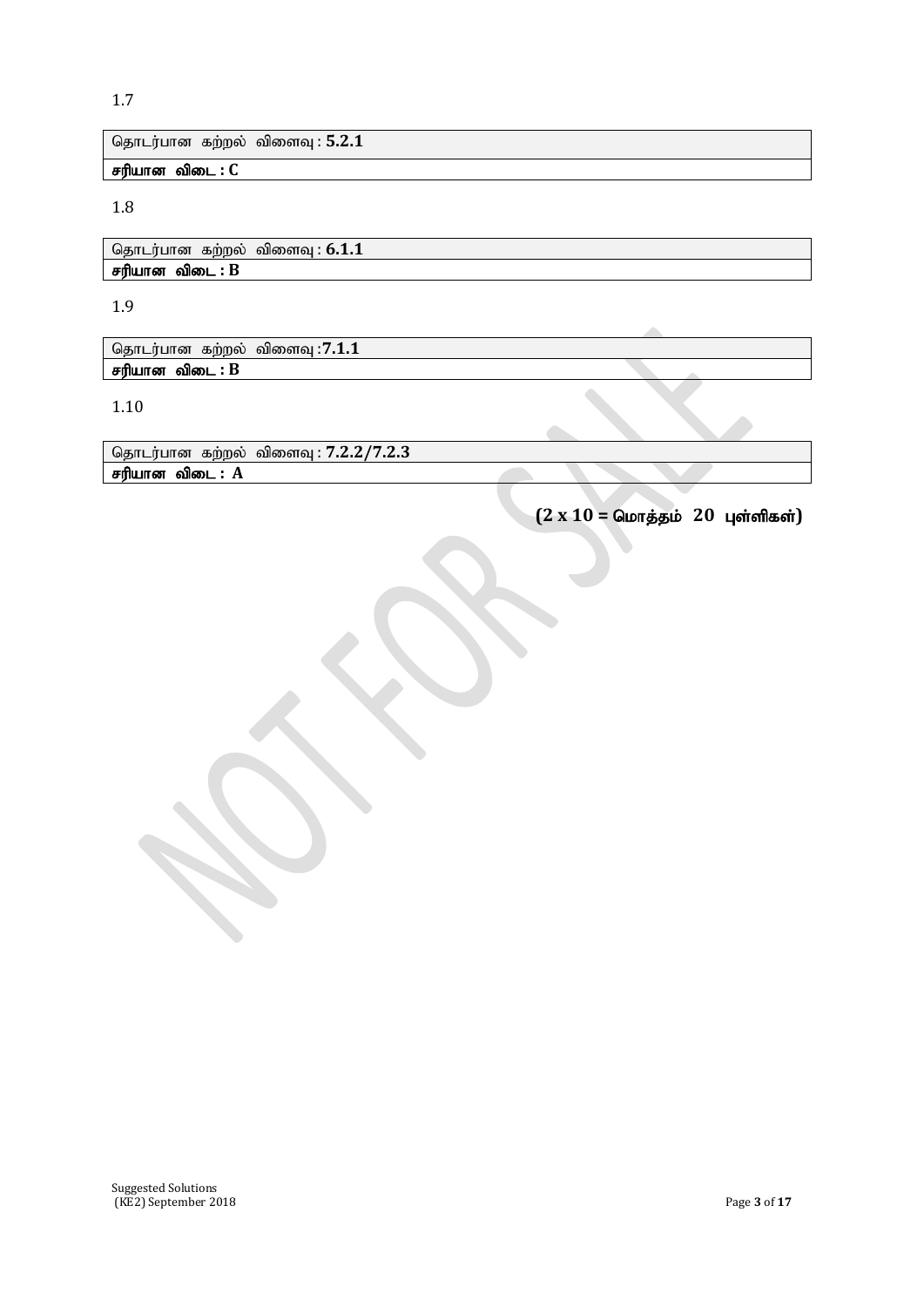# வினா 02

### 2.1

|      | தொடர்பான கற்றல் விளைவு 1.2.2                                                                                                                         |                   |  |  |  |  |
|------|------------------------------------------------------------------------------------------------------------------------------------------------------|-------------------|--|--|--|--|
|      | செய்கை                                                                                                                                               | தொகை/ அளவு        |  |  |  |  |
|      |                                                                                                                                                      |                   |  |  |  |  |
| (i)  | <b>EBQ</b> is $\sqrt{\frac{2C_o D}{C_w(1-D/R)}}$                                                                                                     |                   |  |  |  |  |
|      | 2*500*60,000<br>$=$<br>40*(1-60,000/180,000)                                                                                                         | = 1,500 பொதிகள்   |  |  |  |  |
| (ii) | <u>மொத்த பேணல் கிரயமும் அமைத்தல் கிரயமும் சேமிப்பு</u><br>$=$ EBQ/2*C <sub>h</sub> *(1-D/R) + அமைத்தல் ஒன்றுக்கான வீதம் *<br>அமைத்தல்களின் எண்ணிக்கை |                   |  |  |  |  |
|      | <u>தற்போதைய நிலை</u><br>$=$ {5000/2 *40*(1-60,000/180,000)} + {60,000/5000 *500} =<br>$66,667 + 6,000$                                               | = ரூபா 72,667     |  |  |  |  |
|      | EBO மட்டத்தில்<br>$=\{1,500/2*40*(1-60,000/180,000)\} + \{60,000/1500*500\} =$<br>$20,000 + 20,000$                                                  | $=$ ரூபா $40,000$ |  |  |  |  |
|      | எதிர்பார்க்கப்பட்ட சேமிப்பு = ரூபா 72, 667 - ரூபா $40,000$                                                                                           | $=$ ரூபா 32,667   |  |  |  |  |
| 2.2  | 1 1 1<br>$\bigcap$                                                                                                                                   |                   |  |  |  |  |

# 2.2

|       | தொடர்பான கற்றல் விளைவு :1.3.1                          |              |             |  |  |  |
|-------|--------------------------------------------------------|--------------|-------------|--|--|--|
|       | செய்கை                                                 |              | தொகை (ரூபா) |  |  |  |
| (i)   | உத்தரவாதமளிக்கப்பட்ட ஆகக் குறைந்த கூலி                 |              |             |  |  |  |
|       | $=100*8$ மணித்தியாலங்கள்<br>அடிப்படைக் கூலி            | $= 800$      |             |  |  |  |
|       | + மேலதிக நேரம் = $100*150\%*2$ மணித்தியாலங்கள் = $300$ |              | ரூபா 1,100  |  |  |  |
|       | மொத்த தொகை                                             | 1,100        |             |  |  |  |
| (ii)  | <u> மாற்றும் கிரயம் - பழைய முறைமை</u>                  |              |             |  |  |  |
|       | மொத்தக்கூலி                                            | $= 1,100$    |             |  |  |  |
|       | மேந்தலைக்கிரயம்                                        | $= 1,200$    |             |  |  |  |
|       | மொத்தக்கிரயம்                                          | 2,300        |             |  |  |  |
|       |                                                        |              |             |  |  |  |
|       | அலகொன்றுக்கான மாற்றும்கிரயம்                           | $= 2,300/50$ | ரூபா 46     |  |  |  |
| (iii) | <u> மாற்றும் கிரயம் – துண்டுவேலை முறைமை</u>            |              |             |  |  |  |
|       | துண்டுவீதம் (25*60)                                    | $= 1,500$    |             |  |  |  |
|       | மேந்தலைக்கிரயம்                                        | $= 1,200$    |             |  |  |  |
|       | மொத்தக்கிரயம்                                          | $= 2,700$    |             |  |  |  |
|       |                                                        |              |             |  |  |  |
|       | அலகொன்றுக்கான மாற்றும் கிரயம்                          | $= 2,700/60$ | ரூபா 45     |  |  |  |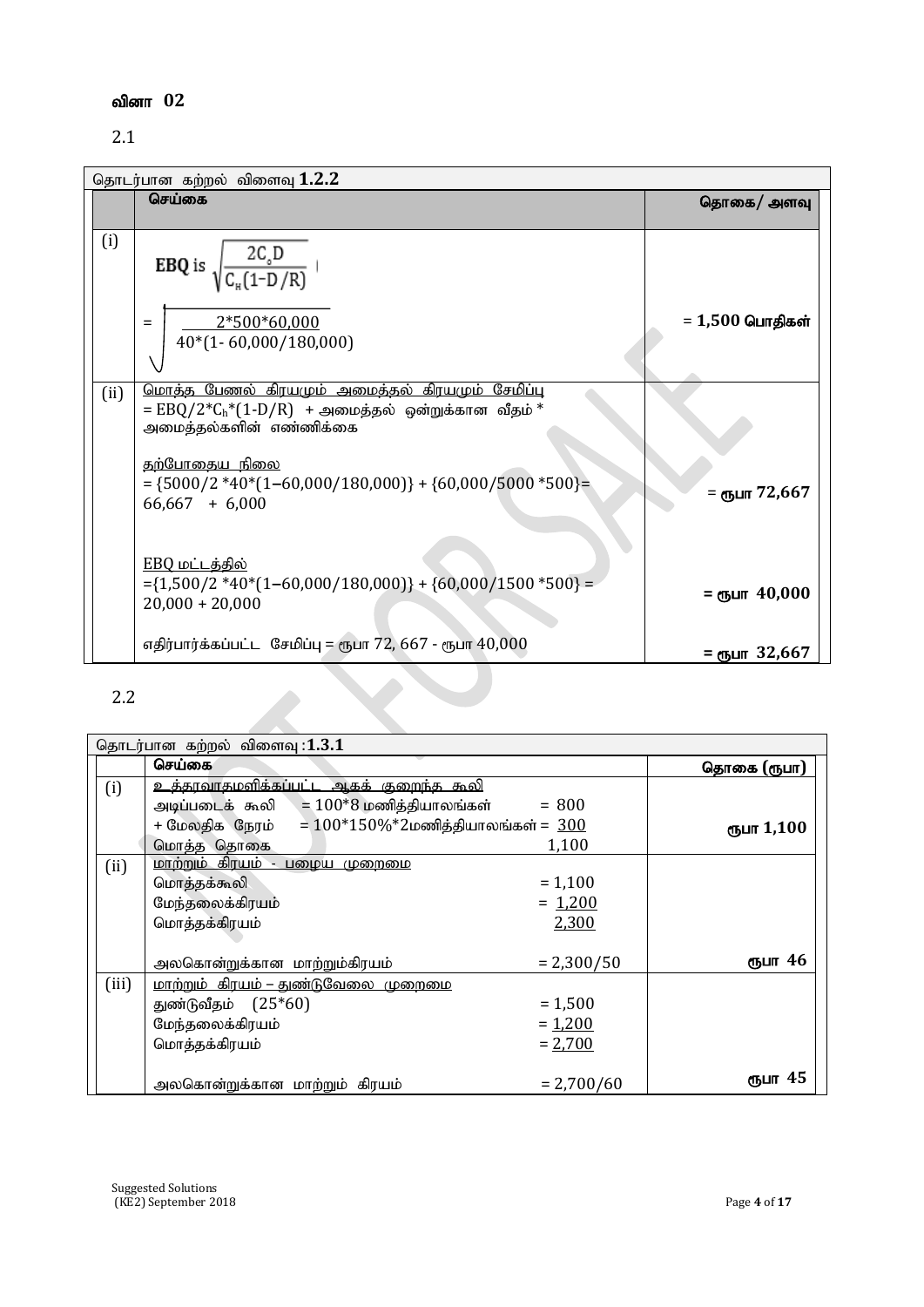| தொடர்பான கற்றல் விளைவு :2.1.1 |                                       |  |  |  |
|-------------------------------|---------------------------------------|--|--|--|
|                               | செய்கை                                |  |  |  |
| (i)                           | இடையத்தின் நியமவழு                    |  |  |  |
|                               | $SEM =$                               |  |  |  |
|                               | $SEM = 30 / \sqrt{225}$               |  |  |  |
|                               |                                       |  |  |  |
|                               | $= 2$ நிமிடங்கள்                      |  |  |  |
| (ii)                          | 95% நம்பிக்கை மட்டத்தில் உண்மையான இடை |  |  |  |
|                               | $90 + (- (1.96)^*2)$                  |  |  |  |
|                               | $(90+3.93) - (90-3.92)$               |  |  |  |
|                               | 93.93 - 86.08                         |  |  |  |
|                               |                                       |  |  |  |

# 2.4

| 2.4  |                                                                                 |             |
|------|---------------------------------------------------------------------------------|-------------|
|      | தொடர்பான கற்றல் விளைவு :2.4.2                                                   |             |
|      | செய்கை                                                                          |             |
| (i)  | பொதி ஒன்றுக்கான புதிய இலாப எல்லை                                                |             |
|      | பொதியொன்றுக்கான கிரயம் =1,140/(1,000/40) = $(45.6)$                             |             |
|      | பொதியொன்றுக்கான விற்பனைவிலை= 69/115% = 60.00                                    |             |
|      | பொதியொன்றுக்கான இலாபம்<br>$= 14.40$                                             |             |
|      | இலாப எல்லை $14.4/60$<br>24%                                                     |             |
|      | பொதி ஒன்றுக்கான ஆரம்ப இலாப எல்லை                                                |             |
|      | கிலோகிராம் ஒன்றுக்கான ஆரம்ப விநியோகத்தர் விலை = $1,140/1.2$                     |             |
|      | $= 950$                                                                         |             |
|      | பொதியொன்றுக்கான கிரயம்     = 950/ $(1,000/50)$ = (47.5)                         |             |
|      | பொதியொன்றுக்கான விற்பனை விலை கூட்டப்பட்டவரி                                     |             |
|      | $= 69/115\% = 60.00$<br>தவிர்த்து                                               |             |
|      | $= 12.50$<br>பொதியொன்றுக்கான இலாபம்                                             |             |
|      | இலாப எல்லை<br>$= 12.5/60$                                                       | $= 20.83\%$ |
| (ii) | கிலோகிராம் ஒன்றிற்கான கிரயத்தில் ஆரம்ப இலாப $\%$ = 12.5*20 = 250/950 = 26.31%   |             |
|      | கிலோகிராம் ஒன்றிற்கான கிரயத்தில் புதிய இலாப $\%$ = 14.4*25 = 360/1,140 = 31.58% |             |
|      | உழைத்த இலாபத்தின் மாற்ற % (சாதகம்)                                              | $= 5.27\%$  |

# 2.5

| தொடர்பான கற்றல் விளைவு: 2.5.1                                                |                |  |  |  |
|------------------------------------------------------------------------------|----------------|--|--|--|
| செய்கை                                                                       |                |  |  |  |
| எதிர்பார்க்கப்பட்ட நாளாந்த கேள்வி = 2,000*0.3 + 2,500*0.5 + 3,000 * 0.2      | 2,450          |  |  |  |
| பொதியொன்றுக்கான எதிர்பார்க்கப்பட்ட மாறும்கிரயம் = $70*0.5 + 75*0.4 + 80*0.1$ | ரூபா 73        |  |  |  |
|                                                                              | ₫ҦШΠ           |  |  |  |
| விற்பனை வருமானம் = 2,450 $*120$                                              | 294,000        |  |  |  |
| $= 2,450 * 73$<br>மாறும் கிரயம்                                              | (178, 850)     |  |  |  |
| பங்களிப்பு                                                                   | 115,150        |  |  |  |
| நிலையான கிரயம்                                                               | (7,500)        |  |  |  |
| எதிர்பார்க்கப்பட்ட நாளாந்த இலாபம்                                            | <u>107.650</u> |  |  |  |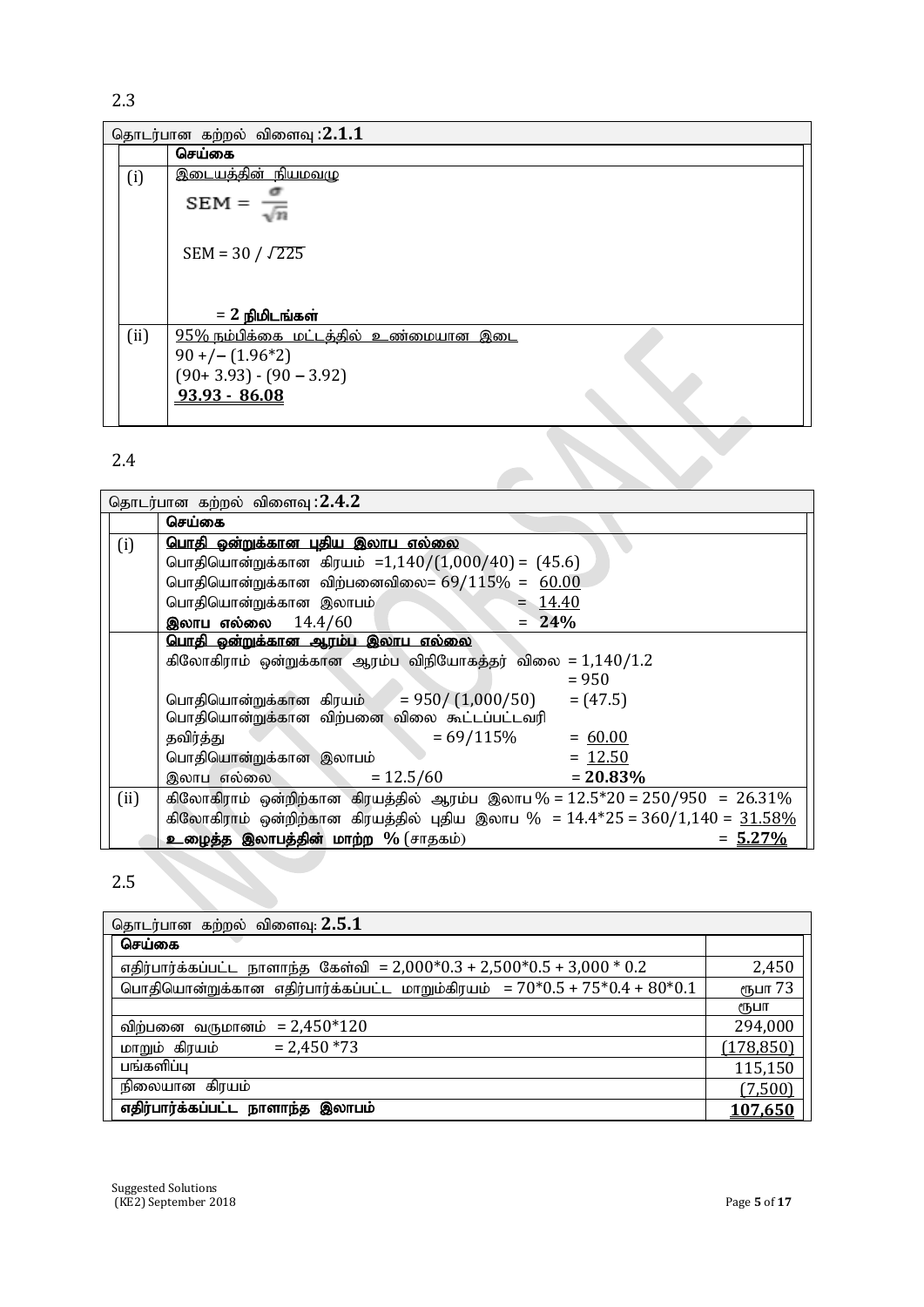| தொடர்பான கற்றல் விளைவு :4.1.1                   |  |  |  |  |
|-------------------------------------------------|--|--|--|--|
| செய்கை                                          |  |  |  |  |
| <u>10 வருடங்களில் நிலையான வைப்பின் பெறுமதி</u>  |  |  |  |  |
| $= 25,000,000*(1.08)^{3*}(1.10)^{5*}(1.12)^{2}$ |  |  |  |  |
| $= 25,000,000*(1.259712)*(1.61051)*(1.2544)$    |  |  |  |  |
| $=$ спушт 63,622,502                            |  |  |  |  |
| <u>தேறியஇலாபம்</u>                              |  |  |  |  |
| = ரூபா 65,000,000 – ரூபா 63,622,502             |  |  |  |  |
| <u>= ரூபா 1,377,498 (தேறிய சாதகமான நன்மை)</u>   |  |  |  |  |
|                                                 |  |  |  |  |

| தொடர்பான கற்றல் விளைவு :4.2.3                                      |                   |  |  |  |  |
|--------------------------------------------------------------------|-------------------|--|--|--|--|
|                                                                    | மில்லியன்<br>ரூபா |  |  |  |  |
| காசு உள்ளோட்டங்களின் இன்றையபெறுமதி (ரூபா 20 மில்லியன்) = 2.6900*20 | 53.8              |  |  |  |  |
| தேறிய இன்றைய பெறுமதி                                               | 16.85             |  |  |  |  |
| மூலதன வெளியோட்டங்களின் இன்றையபெறுமதி                               | 36.95             |  |  |  |  |
| கழிவுக்காரணி (வருடம் $00 + $ வருடம் $01$ )                         | 1.8475            |  |  |  |  |
| வருடமொன்றுக்கான மூலதனக்கிரயம்                                      | 20                |  |  |  |  |
| மொத்த மூலதனக்கிரயம்                                                | 40                |  |  |  |  |
|                                                                    |                   |  |  |  |  |

2.8

#### தொடர்பான கற்றல் விளைவு :5.1.2 .<br>நியமக்கிரயவியல் முறை உபயோகத்தின் விமர்சனங்கள்

- $(i)$  நவீன வியாபார சூழலுக்கு இது வரையறுக்கப்பட்டளவிலேயே பொருத்தமானதாகக் காண .<br>ப்படுகின்றது. ஏனெனில், நவீன வியாபார சூழலில் பொருட்களின் உடனடிக் கிடைப்பனவுத் தன்மை, குறுகிய வாழ்க்கைச் சுற்றோட்டம் கொண்ட உற்பத்திப் பொருள் மற்றும் உயர் ரக .<br>நியமத்தரம் என்பன தேவையாகின்றன.
- (ii) மரபு ரீதியாக இது ஊழிய அடிப்படையிலான செயற்பாடுகளுடனேயே தொடர்புபடுகிறது. ஆனால், தற்போது அநேகமான தொழிற்சாலைகள் மூலதன அடிப்படையிலானவையாகக் காணப்படுகின்றன.
- (iii) நியமக் கிரயவியல் அநேகமாக ஒத்ததன்மையுடைய வெளியீடுகளிலும், ஏற்கனவேயுள்ள<br>திரும்பத் திரும்ப இடம்பெறுகின்ற செயற்பாடுகளிலுமேயே தங்கியுள்ளது. எனினும், நவீன .திரும்பத் திரும்ப இடம்பெறுகின்ற செயற்பாடுகளிலுமேயே தங்கியுள்ளது. எனினும், நவீன<br>வியாபாாக்கில் அநேகமான வெளியீடுகளும். செயற்பாடுகளும் கிரும்பக்கிரும்ப இடம் ்வியாபாரத்தில் அநேகமான வெளியீடுகளும், செயற்பாடுகளும் திரும்பத்திரும்ப பெறாதவை.
- (iv) முரண் பகுப்பாய்வு ஒரு குறுகிய வீச்சினுள்ளேயே கிரயங்களை கருத்தில் கொள்கின்றது. .<br>இது தரம் மற்றும் வாடிக்கையாளர் திருப்தி போன்ற பிரச்சனைகளில் போதிய கவனம் செலுத்துவதில்லை.
- (v) நியமக் கிரயவியல் முறைமையானது வியாபார சூழல் நிலையானதாகவும் மிகக் குறைந்த .<br>ளவில் மாற்றத்தை ஏற்றுக்கொள்ளுகின்ற நிலையிலுமேயே விருத்தி செய்யப்பட்டது. ஆனால் தற்போதைய வியாபார சூழல் மிகவும் விரைவான ஆற்றல் மிக்கது.
- (vi) நியமக் கிரயவியல் முறைமை செயற்திறனானது நியமத்திற்கேற்ப இருப்பின் ஏற்றுக்<br>கொள்ளக்கூடியது எனக்கொள்கிறது. எனிமை், இன்றைய வியாபார கூழல் தொடர்ச்சியான எனினும், இன்றைய வியாபார சூழல் தொடர்ச்சியான முன்னேற்றம் மீது அதிக நாட்டத்தைக் கொண்டுள்ளது.

Suggested Solutions (KE2) September 2018 Page **6** of **17**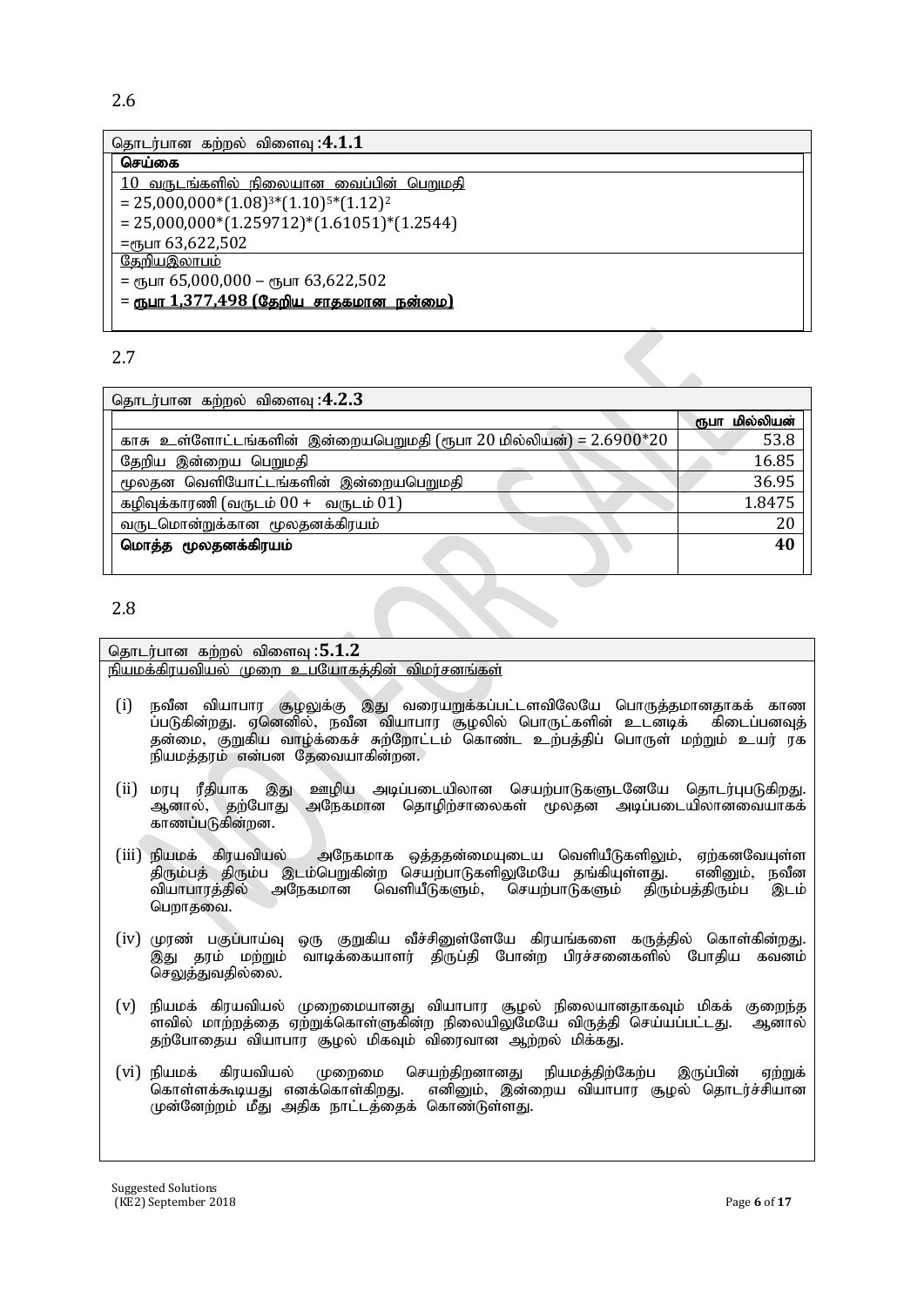| தொடர்பான கற்றல் விளைவு :5.2.1                                                |
|------------------------------------------------------------------------------|
| கூலிவீதமுரண் = (நியமவீதம்  —  உண்மையானவீதம்) * உண்மையான  மணித்தியாலங்கள்     |
| $220,000 = (500 - 480)^*$ உண்மையான மணித்தியாலங்கள்                           |
| உண்மையான மணித்தியாலங்கள் = $11,000$                                          |
| கூலித்திறன் முரண் = (நியம மணித்தியாலங்கள் – உண்மையான மணித்தியாலங்கள்) * நியம |
| வீதம்                                                                        |
| $= (13,200 - 11,000)^*$ 500 = 1,100,000 சாதகம்                               |

| தொடர்பான கற்றல் விளைவு :7.4.1     |                      |                    |  |  |  |
|-----------------------------------|----------------------|--------------------|--|--|--|
| மூலம்                             | செய்கை               | உண்மையான           |  |  |  |
|                                   |                      | பெறுபேறுகள் (ரூபா) |  |  |  |
| விற்பனை வருமானம்                  | $= 160,000 - 18,000$ | 142,000            |  |  |  |
| <u>விற்பனைக் கிரயம்</u>           |                      |                    |  |  |  |
| மூலப்பொருள் கிரயம்                | $= 48,000 + 3,500$   | (51, 500)          |  |  |  |
| கூலிக்கிரயம்                      | $= 35,000 - 8,000$   | (27,000)           |  |  |  |
| <u>மாறும் உற்பத்தி</u><br>மேந்தலை | $= 7,000 - 900$      | (6,100)            |  |  |  |
|                                   |                      | 57,400             |  |  |  |
| நிலையான கிரயம்                    | $= 15,000 + 2,500$   | (17, 500)          |  |  |  |
| இலாபம்                            |                      | 39,900             |  |  |  |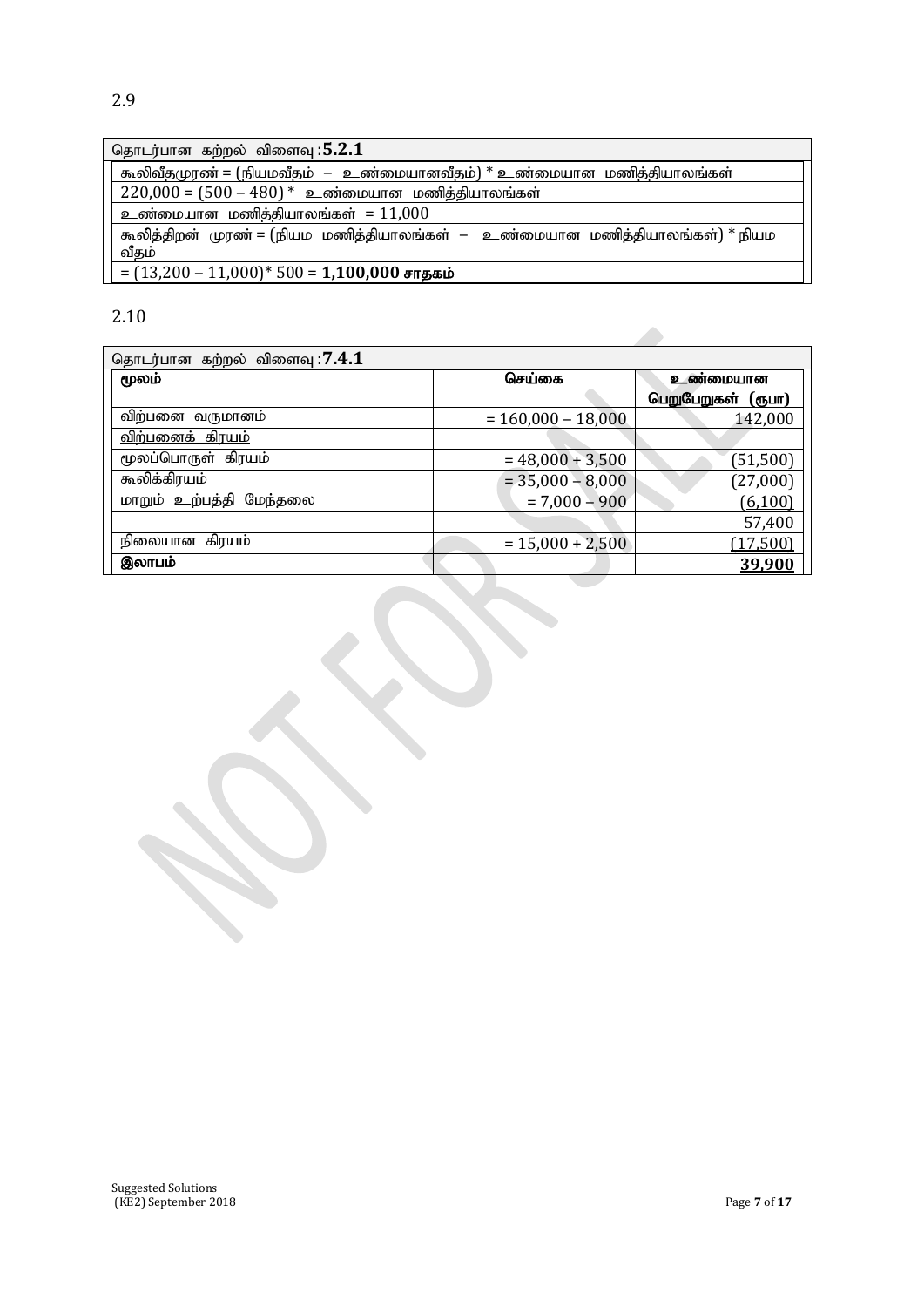# **பிரிவு** 2

### $\mathbf{d}$ டை  $03$

|      | தொடர்பான கற்றல் விளைவு : 2.3.1/2.4.2                                                                                                                                                                                                 |                                                        |                                                                                                   |                                                              |                                                                                                |  |
|------|--------------------------------------------------------------------------------------------------------------------------------------------------------------------------------------------------------------------------------------|--------------------------------------------------------|---------------------------------------------------------------------------------------------------|--------------------------------------------------------------|------------------------------------------------------------------------------------------------|--|
| (a)  |                                                                                                                                                                                                                                      |                                                        |                                                                                                   |                                                              |                                                                                                |  |
| (i)  | $\sigma$ <sub>(b</sub> io <sub>H</sub> = $(30*30\% + 35*45\% + 40*25\%) =$<br>எதிர்பார்க்கப்பட்ட வருமானம் = ரூபா 34.75 மில்லியன்<br>எதிர்பார்க்கப்பட்ட  வருமானம்= ரூபா 34.75 மில்லியன்   – 27 மில்லியன் = <b>ரூபா 7.75 மில்லியன்</b> |                                                        |                                                                                                   |                                                              |                                                                                                |  |
|      |                                                                                                                                                                                                                                      |                                                        | பருத்தி = $(30*30\% + 45*45\% + 40*25\%) =$<br>எதிர்பார்க்கப்பட்ட வருமானம் = ரூபா 39.25 மில்லியன் |                                                              | எதிர்பார்க்கப்பட்ட  இலாபம்  = ரூபா 39.25 மில்லியன் – 31 மில்லியன் = <b>ரூபா 8.25 மில்லியன்</b> |  |
| (ii) | கரும்பு<br>நிகழ்தகவு (p)<br>30%<br>45%<br>25%                                                                                                                                                                                        | $\boldsymbol{\mathrm{X}}$<br>3 <sup>1</sup><br>8<br>13 | $(x - x)$<br>(4.75)<br>0.25<br>5.25                                                               | $(x - x^{-})^2$<br>22.5625<br>0.0625<br>27.5625<br>50.1875   | $p(x - x^{-})^2$<br>6.77<br>0.03<br>6.89<br>13.69                                              |  |
|      |                                                                                                                                                                                                                                      |                                                        | நியமவிலகல் = $\sqrt{\sum p(x - x^2)^2} = \sqrt{13.69} = \pi$ நபா 3.7 மில்லியன்                    |                                                              |                                                                                                |  |
|      | பருத்தி<br>நிகழ்தகவு (p)<br>30%<br>45%<br>25%                                                                                                                                                                                        | $\mathbf{X}$<br>(1)<br>14<br>9                         | $(X - \overline{X})$<br>(9.25)<br>5.75<br>0.75                                                    | $(x - x^{-})^{2}$<br>85.56<br>33.06<br>0.56<br><u>119.18</u> | $p(x - x^{-})^2$<br>25.67<br>14.88<br>0.14<br>40.69                                            |  |
|      |                                                                                                                                                                                                                                      |                                                        | நியமவிலகல் = $\sqrt{\sum p(x - x^2)^2} = \sqrt{40.69} =$ ரூபா 6.38 மில்லியன்                      |                                                              |                                                                                                |  |
| (b)  |                                                                                                                                                                                                                                      |                                                        |                                                                                                   |                                                              | விலகலின் இணைவுக்குணகம் = நியமவிலகல் /எதிர்பார்க்கப்பட்ட பெறுமதி                                |  |
|      | $\pi$ (hiby = 3.7/7.75 =<br>பருத்தி = 6.38/8.25 =                                                                                                                                                                                    |                                                        |                                                                                                   | 48%<br>77.3%                                                 |                                                                                                |  |

இணைவுக் குணகம் உயர்வாக இருக்கும்போது ஆபத்தும் உயர்வாக இருக்கும். ஆகையால், கரும்பு உற்பத்தியானது குறைவான ஆபத்தைஉடையது.

(மொத்தம் 10 புள்ளிகள்)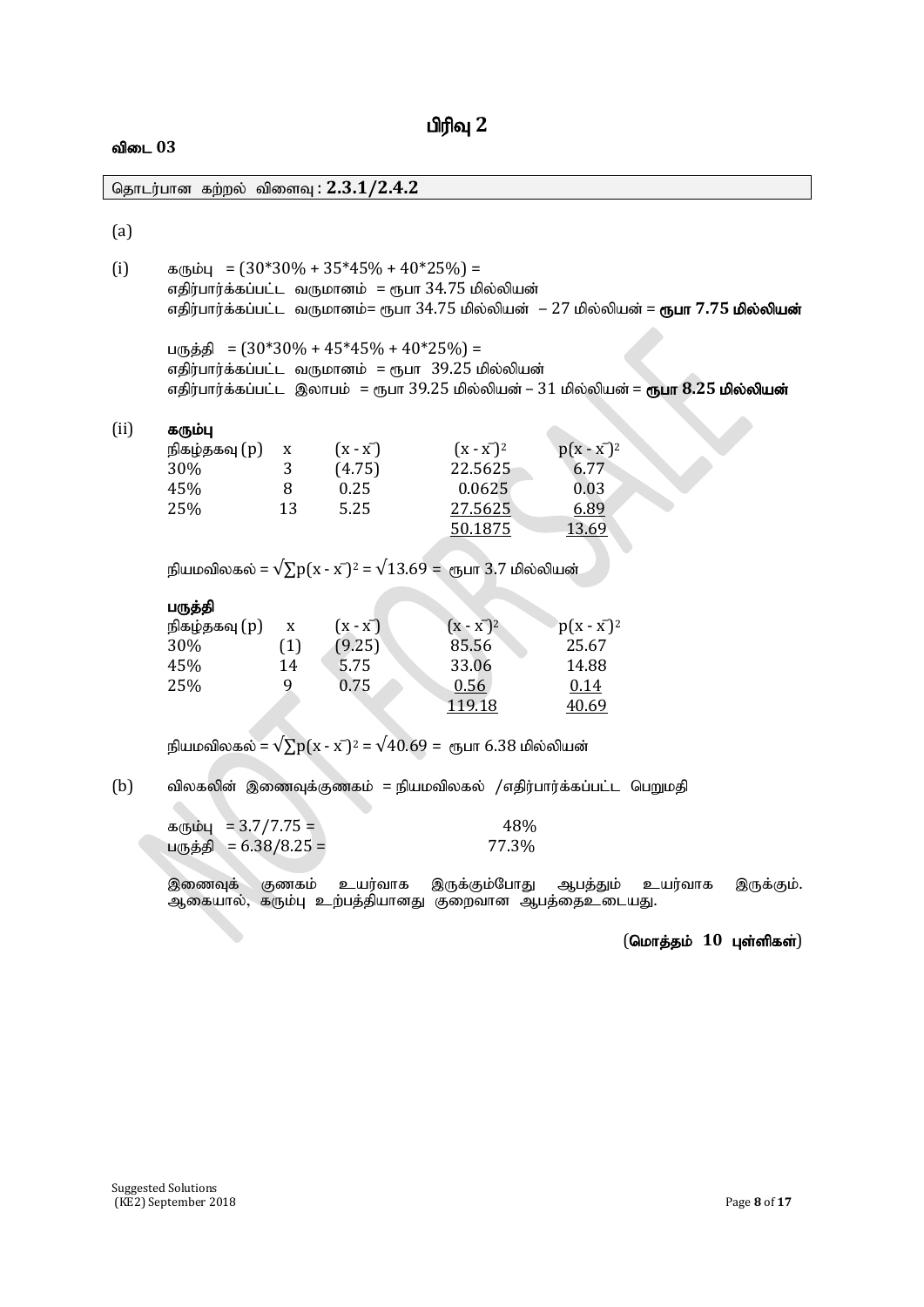### விடை 04

தொடர்பான கற்றல் விளைவு : 3.2.2

| a | <u>தொழிற்சாலை மேந்தலைகள் கணிப்பீடு</u> | ரூபா       |
|---|----------------------------------------|------------|
|   | உற்பத்திப்பொருள் $A = 100*25000 =$     | 2,500,000  |
|   | உற்பத்திப்பொருள் $B = 200*32500 =$     | 6,500,000  |
|   | உற்பத்திப்பொருள் C = 300*20000 =       | 6,000,000  |
|   | மொத்த மேந்தலைகள்                       | 15,000,000 |

| கிரய தொகுதி                      | செயற்பாட்டு<br>மட்டம் | $\%$ | கிரயம் (ரூபா) | கிரய<br>ஓட்டுனர்<br>(ருபா) |
|----------------------------------|-----------------------|------|---------------|----------------------------|
| இயந்திர அமைத்தல்களின் எண்ணிக்கை  | 300                   | 40%  | 6,000,000     | 20,000                     |
| கொள்வனவுக் கட்டளைகளின் எண்ணிக்கை | 1,600                 | 40%  | 6,000,000     | 3,750                      |
| வாடிக்கையாளர்களின் எண்ணிக்கை     | 500                   | 20%  | 3,000,000     | 6,000                      |
|                                  |                       |      | 15,000,000    |                            |
|                                  |                       |      |               |                            |

|                     |     | உற்பத்திப் பொருள் A   உற்பத்திப் பொருள் B | உற்பத்திப் பொருள் C |
|---------------------|-----|-------------------------------------------|---------------------|
| மூலப்பொருள் கிரயம்  |     |                                           |                     |
| (ரூபா)              | 200 | 300                                       | 500                 |
| கூலிக்கிரயம் (ரூபா) | 50  | 100                                       | 150                 |
| உப மொத்தம் (ரூபா)   | 250 | 400                                       | 650                 |
|                     |     |                                           |                     |

| <u>மேந்தலை உள்ளடக்கம்</u>          |                   |                   |                   |
|------------------------------------|-------------------|-------------------|-------------------|
|                                    | உற்பத்திப் பொருள் | உற்பத்திப் பொருள் | உற்பத்திப் பொருள் |
| இயந்திர அமைத்தல்களின் எண்ணிக்கை    | A                 | B                 |                   |
| செயற்பாட்டு பாவனை                  | 20                | 80                | 200               |
| பொருத்தமான கிரயம்<br><u>(ரூபா)</u> | 400,000           | 1,600,000         | 4,000,000         |
| கொள்வனவுக் கட்டளைகளின் எண்ணிக்கை   |                   |                   |                   |
| செயற்பாட்டு பாவனை                  | 100               | 500               | 1,000             |
| பொருத்தமான கிரயம்<br>(ரூபா)        | 375,000           | 1,875,000         | 3,750,000         |
| வாடிக்கையாளர்களின்                 |                   |                   |                   |
| எண்ணிக்கை                          |                   |                   |                   |
| செயற்பாட்டு பாவனை                  | 5                 | 105               | 390               |
| பொருத்தமான கிரயம்<br>(ரூபா)        | 30,000            | 630,000           | 2,340,000         |
| மொத்த மேந்தலைக் கிரயம்             | 805,000           | 4,105,000         | 10,090,000        |
| (ரூபா)                             |                   |                   |                   |
| வெளியீடு                           | 25,000            | 32,500            | 20,000            |
| அலகொன்றுக்கான                      | 32                | 126               | 505               |
| மேந்தலைக் கிரயம் (ரூபா)            |                   |                   |                   |
| அலகொன்றுக்கான மொத்தக்              | 282               | 526               | 1,155             |
| கிரயம் (ரூபா)                      |                   |                   |                   |
| 20% இலாபளல்லை                      | 56                | 105               | 231               |
| விற்பனைவிலை (ரூபா)                 | 339               | 632               | 1,385             |

Suggested Solutions (KE2) September 2018 Page **9** of **17**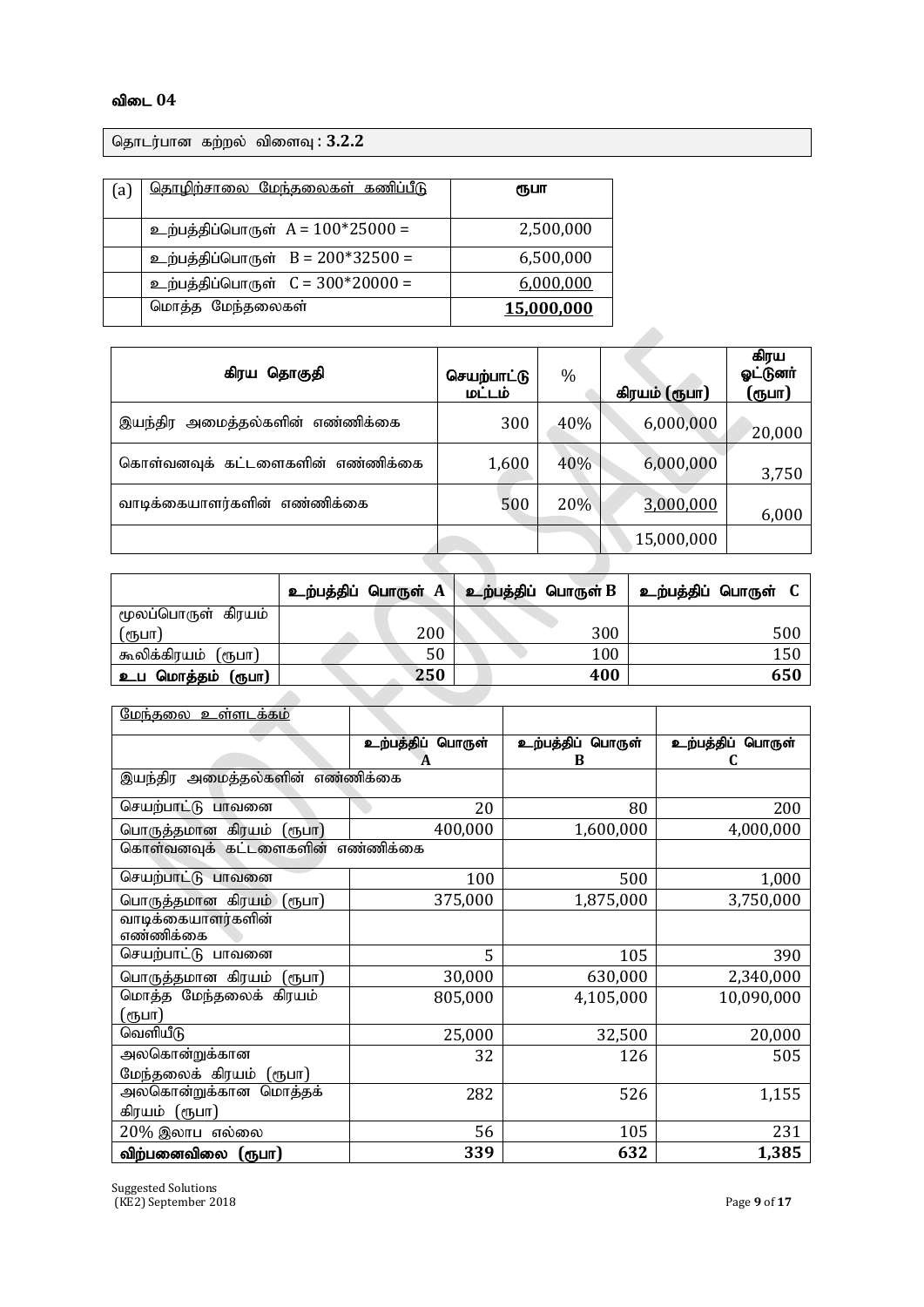(b)

- ABC கிரயவியல் கிரய நடத்தையின் தன்மையை கருத்தில்கொள்வதால், இது அர்த்த முள்ள உற்பத்திக் கிரயத்தை அளிக்கிறது.
- மேந்தலைக் கிரயங்கள் செயற்பாட்டின் அளவுடன் மட்டுமே தொடர்புடையது எனக<mark>்</mark> கொள்கின்ற இயந்திர மணித்தியால உள்ளடக்க வீதம் அல்லது ஊழிய மணித்தியால உள்ளடக்க வீதங்களை உற்பத்திப்பொருட்களுக்கு உபயோகிப்பது அர்த்தமற்றது என்பகனால், ABC கிரயவியல் செயற்பாடுகளுக்கு மேந்தலைக்கிரயங்களை ஒதுக்குவதற்கு பல்வேறு கிரய ஓட்டுனர்களை உபயோகிக்கிறது. ABC கிரயவியல் அநேகமான மேந்தலைக் கிரயங்கள் செயற்பாட்டின் சிக்கல் தன்மையினாலும், பல்வேறுரகப் பொருட்க ளினாலுமே ஏற்படுகிறது என்பதனை உணர்த்துகிறது.
- மிகவும் சிக்கலான செய்முறைகளுக்கும், தரத்துக்கும் மிக முக்கியத்தவம் அளிக்கும் குறுகிய உற்பத்திப் பொருள் வாழ்க்கைச் சுற்றோட்டம் மற்றும் விரிவான உற்பத்தி .<br>வீச்சுக்களுடன் உற்பத்தியின் சிக்கலதன்மை அதிகரித்துள்ளது. ABC கிரயவியல் அதனது பல்வேறு கிரயஓட்டுனர் மூலம் இவ் சிக்கல்தன்மையை அடையாளம் காண்கிறது.
- ABC கிரயவியல் மேந்தலைக்கிரயங்களை எது செயற்படுத்துகிறது என்பதனை தெளிவாக விளங்கிக்கொள்ள வசதி செய்கிறது.
- முகாமைக்கணக்கில் கருக்கில் கொள்கின்ற அகனது 'மரபுரீதியான' தொமிற்சாலை தளப்பரப்பு எல்லைகளுக்கப்பால் ABC கிரயவியல் எல்லா மேந்தலைக்கிரயங்களையும் .<br>கவனத்தில் கொள்கி<u>றத</u>ு.

(மொத்தம் 10 புள்ளிகள்)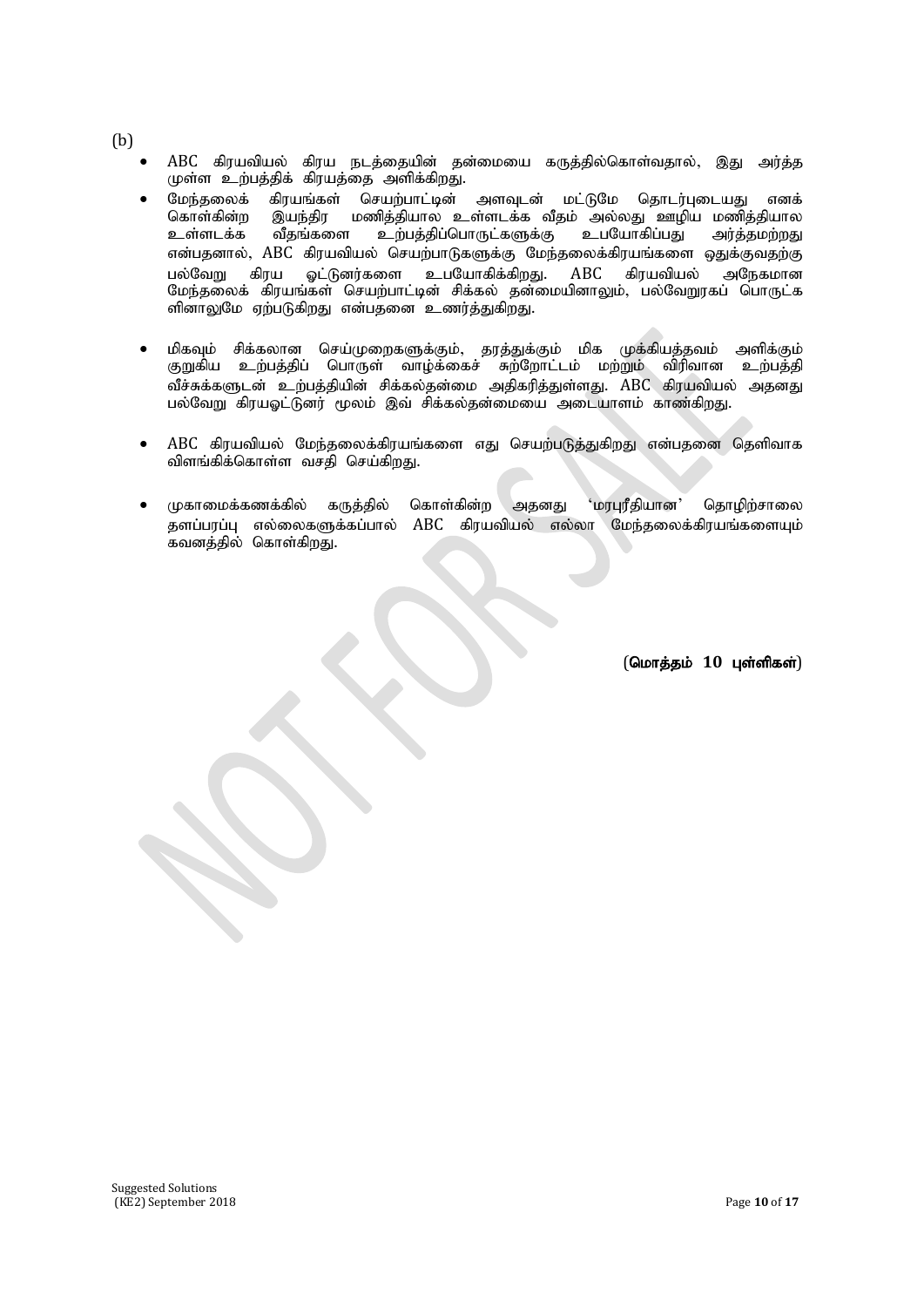### விடை 05

தொடர்பான கற்றல் விளைவு : 6.2.1

|     | செய்கை                                                                                            |
|-----|---------------------------------------------------------------------------------------------------|
|     | வருமானத்தொழிற்பாடு                                                                                |
|     | = விலை * தொகை                                                                                     |
| (a) | $= (850 - 0.006X)^* X$                                                                            |
|     | $= 850X - 0.006 X^2$                                                                              |
| (b) | <u>எல்லை வருமானம்</u> = வருமானத்<br>தொழிற்பாட்டிலிருந்து<br>வருவிக்கப்பட்ட<br>முதலாவதாக           |
|     | சமன்பாடு = 850 – 0.012 X                                                                          |
|     | <u>எல்லைக் கிரயத் தொழிற்பாடு</u> = மொத்தக் கிரயத்<br>தொழிற்பாட்டிலிருந்து<br>முதலாவதாக            |
|     | வருவிக்கப்பட்ட சமன்பாடு                                                                           |
|     | TC= 2,000,000 + 50X + 0.01X <sup>2</sup> $\longrightarrow$ 50 + 0.02X                             |
|     | எல்லைக் கிரயம் = எல்லை வருமானம் ஆக இருக்கும்போது                                                  |
|     | இலாபம் உச்சப்படுத்தப்படும்;                                                                       |
|     | $MC = MR$                                                                                         |
|     | $850 - 0.012X = 50 + 0.02X$                                                                       |
|     | $-0.012X - 0.02X = 50 - 850$                                                                      |
|     | $-0.032X = -800$                                                                                  |
|     |                                                                                                   |
|     | $X = -800 / -0.032$                                                                               |
|     | $X = 25,000$                                                                                      |
|     | ஒரு மாதத்திற்கு உத்தம உற்பத்தி மட்டம் 25,000 பொம்மைகளாகும்.                                       |
|     | உத்தம விற்பனைவிலை;                                                                                |
|     | $P = 850 - 0.006X$                                                                                |
|     | $P = 850 - 0.006*25,000$                                                                          |
|     | $P = 850 - 150$                                                                                   |
|     | $P = 700$                                                                                         |
|     | ஒரு பொம்மையின் ஆகக்கூடிய விற்பனைவிலை ரூபா $700$                                                   |
| (c) | தற்போதைய உற்பத்தி மட்டத்தில் மொத்த இலாபம்                                                         |
|     | நடைமுறைவிற்பனைவிலை =<br>$P = 850 - 0.006 * 12,000$                                                |
|     | $P = 850 - 72$                                                                                    |
|     |                                                                                                   |
|     | = ரூபா 778                                                                                        |
|     | தற்போதையவருமானம் = $778 * 12,000$<br>= ரூபா 9,336,000<br>$= 2,000,000+50*12,000+0.01(12,000)^2$   |
|     | தற்போதையகிரயம்                                                                                    |
|     | $= 2,000,000 + 600,000 + 1,440,000$                                                               |
|     | $=$ ( $\epsilon$ ҧபா 4,0,40,000)                                                                  |
|     | தற்போதைய மொத்தஇலாபம்<br>= ரூபா 5,296,000                                                          |
|     | உத்தம உற்பத்தி மட்டத்தில் மொத்தஇலாபம்:<br>புதிய வருமானம் = 25,000 $*$ 700<br>$=$ стъит 17,500,000 |
|     | புதியகிரயம்                                                                                       |
|     | $= 2,000,000 + 50*25,000 + 0.01*(25000)^2$                                                        |
|     | $= 2,000,000 + 1,250,000 + 6,250,000$<br>= $\epsilon$ пъшт 9,500,000                              |
|     | = съит 8,000,000<br>புதிய மொத்தஇலாபம<br>எதிர்பார்க்கப்பட்ட மொத்தஇலாப அதிகரிப்பு                   |
|     | = புதிய இலாபம் – தற்போதைய இலாபம்                                                                  |
|     | $= 8,000,000 - 5,296,000$                                                                         |
|     | $=$ сҧип 2,704,000                                                                                |
|     | செயற்பாட்டு விரிவாக்கத்துடன் கம்பனியின் இலாபம் ரூபா 2,704,000 இனால் அதிகரிக்                      |
|     | கப்படும் என எதிர்பார்க்கப்படுகின்றது.                                                             |

Suggested Solutions (KE2) September 2018 Page **11** of **17**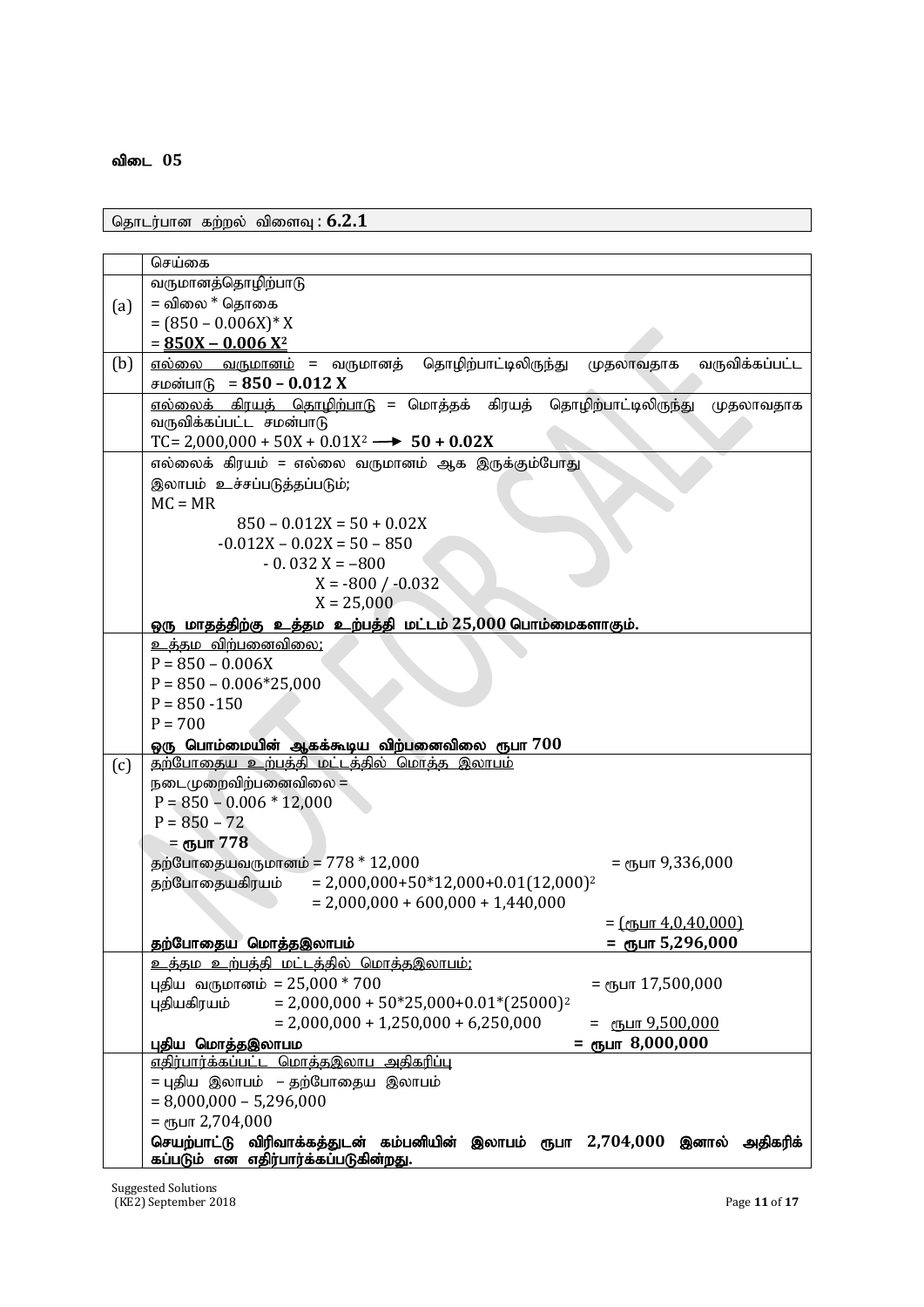- ் கம்பனியினால் விற்கப்பட்ட ஒவ்வொரு மேலதிக பொருளினாலும் உருவாக்கப்படுகின்ற மேலதிக வருமானத்தைக் (எல்லை வருமானம்) கருத்தில் கொண்டு உத்தம உற்பத்தி மட்டம் மதிப்பிடப்பட்டுள்ளது.
- மேற்கூறப்பட்ட மட்டம் அதிகரிக்கும்போது, மேலதிக பொம்மையை உருவாக்குவதற்கு ஏற்படுகின்ற மேலதிக கிரயம் மேலதிக விற்பனையிலிருந்து உருவாக்கப்படுகின்ற மேலதிக ்டி மானத்தை விட அதிகரிக்கும்.
- $\bullet$  இத்தகைய நிலைமையில், கம்பனி ஒரு மாத உற்பத்தி இயலளவை  $25{,}000$ அலகுகளிற்கு மேலாக அதிகரிப்பின், உத்தம மட்டத்தில் நாம் எவ்வளவு இலாபம் cioj;NjhNkh mjid tpl ,jpy; ciof;Fk ; ,yhgk; Fiwthdjhf ,Uf;Fk;.
- எனவே, கம்பனி இலாபத்தை உச்சப்படுத்துவதற்கு கம்பனியின் எல்லைவருமானம் எல்லைக் கிரயத்திற்கு சமனாக இருக்கும் மட்டத்திலேயே உத்தம உற்பத்தி மட்டத்தை தீர்மானிக்க வேண்டும்.

(மொத்தம் 10 புள்ளிகள்)

(d)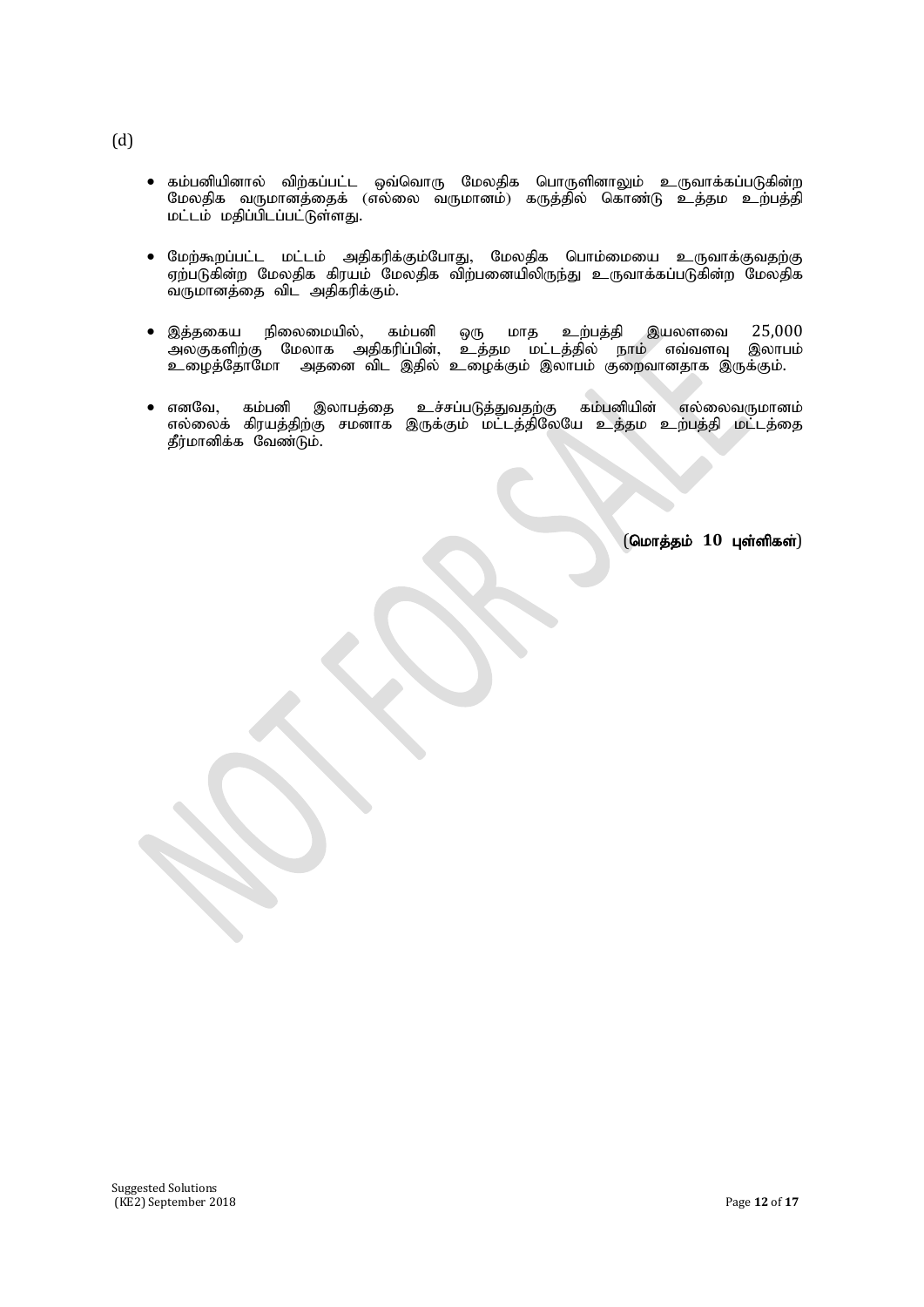தொடர்பான கற்றல் விளைவு : 7.3.1

(a)

(i)

| செய்கை                                           | தொகை/ அளவு            | தொகை/ அளவு |
|--------------------------------------------------|-----------------------|------------|
| <u>தேவைப்பட்ட உற்பத்தி</u>                       |                       |            |
| ஒக்டோபர் 60% 14,400                              |                       |            |
| நவம்பர் $40\%$<br>9,600                          |                       |            |
| <u>மூலப்பொருள் கொள்வனவுப்பாதீடு</u>              | A                     | B          |
| விற்பனைக்காக = $14$ , $400^\ast2$<br>$= 28,800$  |                       |            |
| $14,400*0.3 = 4,320$                             |                       |            |
|                                                  | 28,800                | 4,320      |
| நட்டத்திற்காக = $(28,800/0.96)$ * $0.04 = 1,200$ |                       |            |
| $(4,320/0.90)*0.1 = 480$                         |                       |            |
|                                                  | 1,200                 | 480        |
| மாதத்தின் உற்பத்திக்கான மொத்தம்                  | 30,000                | 4,800      |
| + இறுதி இருப்பு                                  |                       |            |
| $[(9,600*2)/0.96]*0.25 = 5,000$                  |                       |            |
| $[(9,600*0.3)/0.9]*0.25$<br>$= 800$              |                       |            |
|                                                  | 5,000                 | 800        |
| - ஆரம்ப இருப்பு                                  |                       |            |
| $(30,000*0.25) = 7,500$                          |                       |            |
| $(4,800*0.25) = 1,200$                           |                       |            |
|                                                  | (7.500)               | (1,200)    |
| மொத்த கொள்வனவுத் தேவை                            | 27,500                | 4,400      |
| அலகொன்றிற்கான கிரயம் (ரூபா)                      | 50                    | 100        |
| மொத்தக் கொள்வனவுக் கிரயப் பாதீடு (ரூபா)          | 1,375,000             | 440,000    |
| மொத்தக் கிரயம்                                   | <u>ரூபா 1,815,000</u> |            |

 $(\mathrm{ii})$  கூலிக்கிரயப்பாதீடு

| மொத்த<br>வகை |                      | மணித்தியாலமொன்றிற்கான | மொத்தக் கிரயம்           |  |
|--------------|----------------------|-----------------------|--------------------------|--|
|              | மணித்தியாலங்கள்      | (ரூபா)<br>வீதம்       | (ரூபா)                   |  |
| அரைதிறன்     | $1.5*14,400=21,600$  | $1,200/8 = 150$       | $21,600*150 = 3,240,000$ |  |
| திறன்        | $0.5*14,400 = 7,200$ | $1,800/8 = 225$       | $7,200*225 = 1,620,000$  |  |
|              | 28,800               |                       | 4,860,000                |  |
|              |                      |                       |                          |  |

۰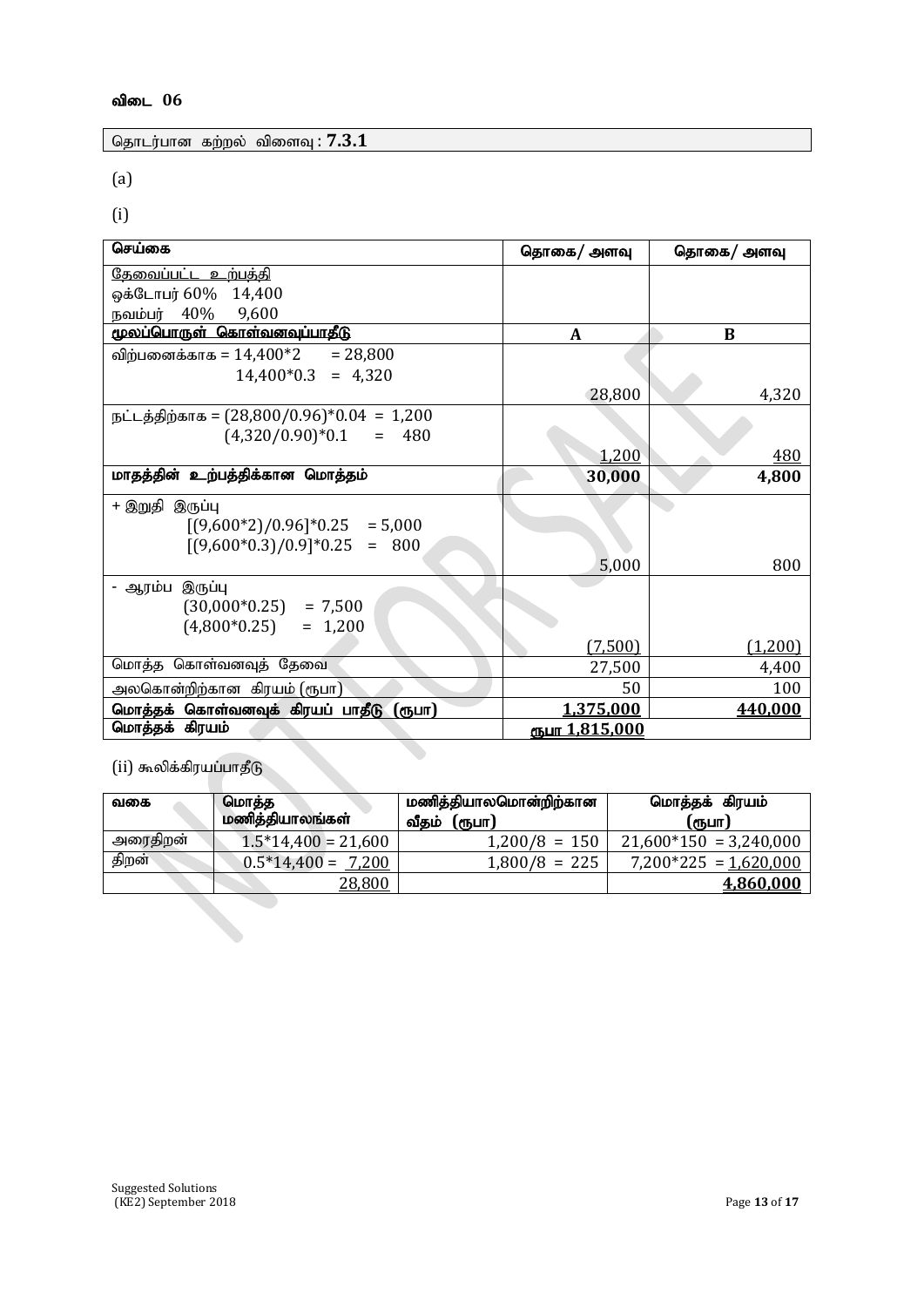### காசுப் பாகீட்டின் உபயோகம்

- வங்கிக்கு ஆலோசனை வழங்கல் அல்லது மேலதிகப்பற்று தேவைகளை மதிப்பிட்டுக்கொள்ள<br>அல்லது வாடிக்கையாளர்கள் விரைவாக கொடுப்பனவை மேற்கொள்வதை உறுதிப்படு அல்லது வாடிக்கையாளர்கள் விரைவாக கொடுப்பனவை த்துவதற்கு கடன் கட்டுப்பாட்டு நடைமுறைகளை ஸ்திரப்படுத்திக்கொள்ளல் போன்றவற்றில் முகாமை முற்கூட்டியே திட்டமிடலை மேற்கொள்ளக் கூடியவாறு தீர்மானங்களை எடுக்க இயலுகிறது.
- இது நிறுவனம் உபயோகிக்கக்கூடியதான ஒரு மிகமுக்கியமான திட்டமிடல் கருவிகளில் xd;whFk;. ,J ghjPl;Lr; nra;Kiwf;Fs; Nkw;nfhs;sg;gl;l jpl;lq;fs ; vy;yhtw;wpdJk; காசுத் தாக்கத்தைக் காட்டுகிறது. எனவே, இதனை தயாரித்தல்மூலம், திட்டமிடப்பட்ட செயற்பாடுகளுக்கு நிதியிடுவதற்கு போதியளவு காசுவளங்களில்லை என வெளிப்படுத்தின், பாதீடுகளை திருத்தம் செய்வதற்கு வழிவகுக்கிறது.
- முகாமைக்கு உட்கிடையாக எழக்கூடிய பிரச்சனைகளை சுட்டிக்காட்டி அவற்றை தவிர்ப்பதற்கு எடுக்கக்கூடிய செயற்பாடுகளை மேற்கொள்ள சந்தர்ப்பங்களை அளிக்கிறது.

i, Í.

Ņ

(மொத்தம் 10 புள்ளிகள்)

#### (b)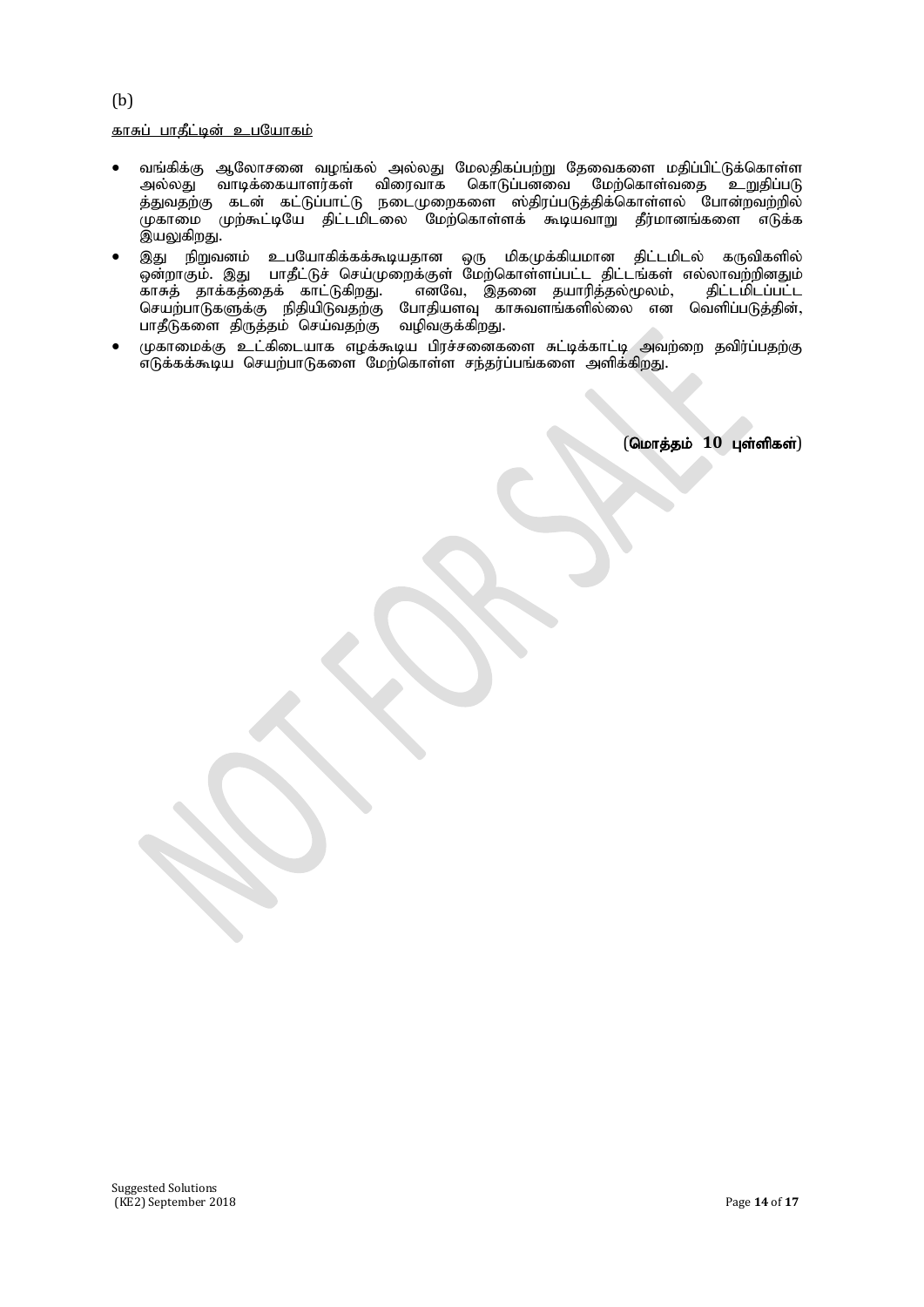# $\mathbf{u}$ ரிவு  $3$

### விடை 07

தொடர்பான கற்றல் விளைவு : 1.4.2

| (a)   |                                                  | அலகுகள்    | பெறுமதி (ரூபா)         |
|-------|--------------------------------------------------|------------|------------------------|
| (i)   | ஆரம்ப மூலப்பொருள்கள்                             | 5,000      | 2,000,000              |
|       | இக்காலப் பகுதியில் கொள்வனவு<br>செய்யப்பட்டவை     | 95,000     | 38,950,000             |
|       | மொத்தம்                                          | 100,000    | 40,950,000             |
|       | சாதாரண நட்டம் (5%)                               | (5,000)    |                        |
|       | எதிர்பார்க்கப்பட்ட வெளியீடு                      | 95,000     |                        |
|       | உண்மையான வெளியீடு                                | 93,000     |                        |
|       | அசாதாரண நட்டம்                                   | 2,000      |                        |
| (ii)  | செய்முறை 1 இன் மூலப்பொருள்கிரயம்                 |            | 40,950,000             |
|       | மாற்றல் கிரயம்                                   |            | 10,000,000             |
|       | மொத்தசெய்முறைக்கிரயம்                            |            | 50,950,000             |
|       | கழி: கழிவு விற்பனை (5,000*500)                   |            | (2,500,000)            |
|       | செய்முறை 1 இன் மொத்தக்கிரயம்                     |            | 48,450,000             |
|       | எதிர்பார்க்கப்பட்ட வெளியீடு                      |            | 95,000                 |
|       | உண்மையான வெளியீடு                                |            | 93,000                 |
|       | செய்முறை 2 இற்கு மாற்றப்பட்ட வெளியீட்டுக் கிரயம் | 47,430,000 |                        |
| (iii) | அசாதாரண நட்டம்                                   |            | <u>அலகுகளில்</u> 2,000 |
|       | அசாதாரண நட்டத்தின் பெறுமதி (ரூபா)                |            | 1,020,000              |
|       | இறுதிவிற்பனை (2,000*500) (ரூபா)                  |            | 1,000,000              |
|       | தாக்கம்/அசாதாரண நட்டத்திலிருந்து                 |            |                        |
|       | தேறிய நட்டம் (ரூபா)                              |            | 20,000                 |
| (b)   | நட்டப்பகுப்பாய்வு (அலகுகளில்)                    |            |                        |
|       | ஆரம்ப இருப்பு                                    | 10,000     |                        |
|       | செய்முறை 1 இன் வெளியீடு                          | 93,000     |                        |
|       | இறுதி இருப்பு                                    | (8,000)    |                        |
|       |                                                  | 95,000     |                        |
|       | பூர்த்தியடைந்த வெளியீடு                          | 90,000     |                        |
|       | சாதாரண நட்டம்                                    | 5,000      |                        |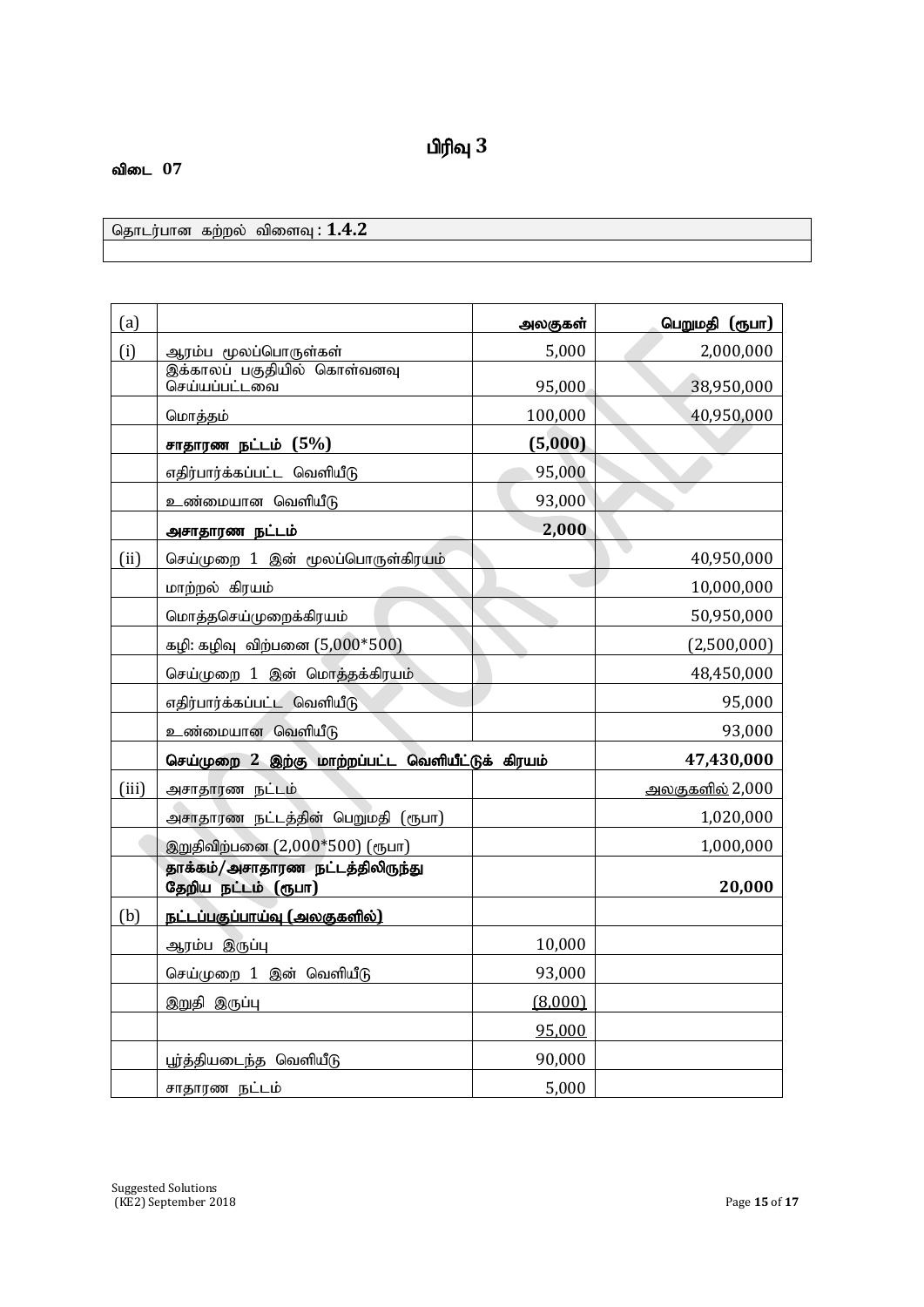| (C) | சம அலகுக்கூற்று                             |         |                         |                          |                   |                                       |
|-----|---------------------------------------------|---------|-------------------------|--------------------------|-------------------|---------------------------------------|
|     |                                             |         | கிரயம் (ரூபா)           |                          |                   |                                       |
|     |                                             |         | ஆரம்ப நடை<br>முறை வேலை  | நடைமுறை<br>மாதம்         | மொத்தம்           |                                       |
|     | முன்னைய செய்முறைக்<br>கிரயம்                |         | 5,000,000               | 47,430,000               | 52,430,000        |                                       |
|     | சேர்க்கப்பட்ட<br>மூலப் பொருள்               |         | 600,000                 | 5,966,000                | 6,566,000         |                                       |
|     | மாற்றல் கிரயம்                              |         | 1,600,000               | 15,132,000               | 16,732,000        |                                       |
|     |                                             |         |                         |                          |                   |                                       |
|     |                                             |         |                         | அலகுகள்                  |                   |                                       |
|     |                                             |         | ழுந்தி<br>யடைந்தது      | இறுதி<br>இருப்பு         | மொத்தம்           | அலகொன்று<br>க்கான<br>கிரயம்<br>(ரூபா) |
|     | முன்னைய செய்முறைக்<br>கிரயம்                |         | 90,000                  | 8,000                    | 98,000            | 535                                   |
|     | சேர்க்கப்பட்ட மூலப்பொருள்                   |         | 90,000                  | 8,000                    | 98,000            | 67                                    |
|     | மாற்றல் கிரயம்                              |         | 90,000                  | 4,000                    | 94,000            | 178                                   |
|     | முடிவுப் பொருளுக்கான அலகுக்கிரயம்           |         |                         |                          | 780               |                                       |
|     | விற்பனை விலை (40% இலாப எல்லை)               |         |                         |                          | 1,300             |                                       |
|     |                                             |         |                         |                          |                   |                                       |
| (d) | இறுதி இருப்புக்கான பெறுமதி                  |         |                         |                          |                   |                                       |
|     |                                             | அலகுகள் | பூர்த்தியடைந்த<br>வீதம் | அலகுப் பெறுமதி<br>(ரூபா) | பெறுமதி<br>(ருபா) |                                       |
|     | முன்னைய<br>செய்முறைக்கிரயம்                 | 8,000   | 100%                    | 535                      | 4,280,000         |                                       |
|     | சேர்க்கப்பட்ட<br>மூலப்பொருள்                | 8,000   | 100%                    | 67                       | 536,000           |                                       |
|     | மாற்றல் கிரயம்                              | 8,000   | 50%                     | 178                      | 712,000           |                                       |
|     | 5,528,000<br>இறுதி நடைமுறை வேலையின் பெறுமதி |         |                         |                          |                   |                                       |
|     |                                             |         |                         |                          |                   |                                       |